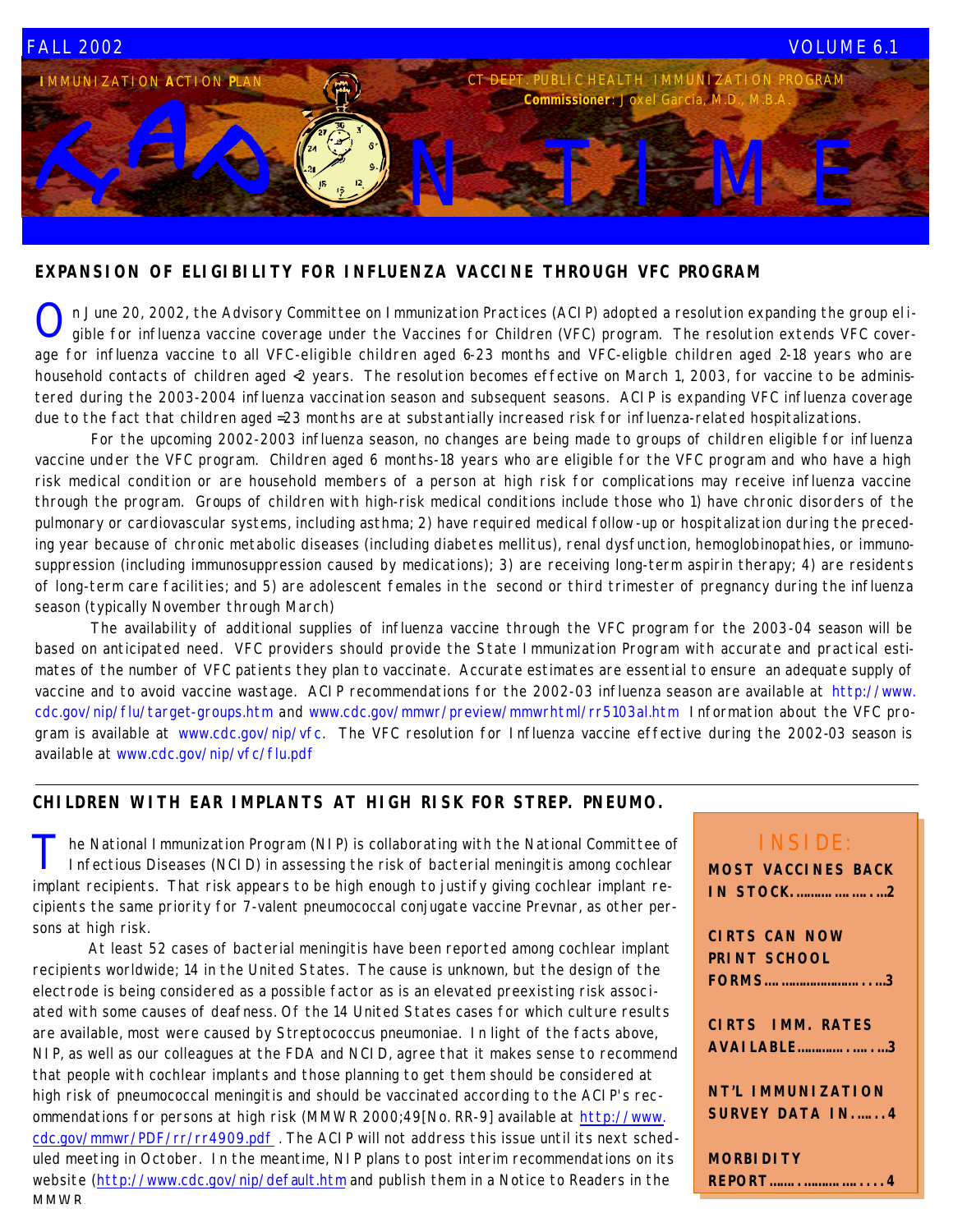

### **DTaP**

The available supply of DTaP vaccine is now sufficient for a return to the routine DTaP immunization schedule. Providers can now resume administering the 15-18 month old dose and can begin recalling any child who was deferred from receiving that dose during the shortage., We are currently supplying Glaxo SmithKline's DTaP product-brand name Infanrix. Infanrix comes packaged in 10 single-dose vials to a box.

On May 14th, 2002, the U.S. Food and Drug Administration (FDA) approved DAPTACEL ™, which contains diphtheria and tetanus toxoids and acelluar pertussis vaccine adsorbed (DTaP), for distribution in the U.S. DAPTACEL is a product of Aventis Pasteur Limited in Toronto, Ontario. DAPTACEL is thimerosal-free. It joins Tripedia and Infanrix in the U.S. Market for DTaP vaccines for infants and children. The State Immunization Program will **not** be carrying this product at this time.

### **Td**

Td is now in sufficient supply to return to the routine schedule recommended by the ACIP and the AAP. Td vaccine can now be ordered in sufficient quantities to re-institute Td booster doses and providers can begin to recall any patient whose booster dose was deferred due to the shortage.

# **Varicella**

The sole licensed supplier of varicella vaccine in the US is Merck and Company. According to Merck, vaccine supplies have now caught up to cumulative demand. Given that information, providers using state supplied vaccine can resume administering the 12-18 month old dose of varicella and can begin recalling any infants whose vaccination against varicella was deferred during the shortage.

## HiB

Due to continued manufacturing problems with Hib TITER the Immunization Program will continue to supply ActHib. There is no definitive timetable for a return to Hib TITER.

### **Pneumococcal Conjugate**

The most recent statement from the manufacturer (Wyeth) is that production will not be sufficient to return to the routine schedule before late 2002-mid 2003. Thus, the interim recommendation for this vaccine still are in effect, as follows. If faced with a shortage of PCV, the highest priority for on-hand doses should be given to vaccinating those infants less than 12 months of age and children 1-2 years old who are at increased risk for pneumococcal disease (e.g., children with sickle cell di sease or anatomic asplenia, chronic illness, or children who are immunocompromised, including those with HIV infection). Vaccination may be deferred for both catch-up in healthy children 12 years of age and booster doses for children who have completed the primary 3 dose series. Records should be kept so that any deferred doses of PCV can be given when supplies are adequate. As a reminder, state-supplied PCV can only be given to children who are VFCeligible (those on Medicaid, without health insurance, American Indian or Alaskan Eskimo, or those who have health insurance that does not cover the cost of immunizations)

# **Day Care Requirements (DTaP& Var)**

The State Immunization Program has been working with the l i - censing unit of the health department to inform daycare center operators that they should begin to ensure that all children who had their 15-18 month DTaP booster dose and/or varicella vaccination deferred, that they need to get fully immunized as soon as possible. Parents of children whose vaccination was deferred due to the vaccine shortage should schedule an appointment for their child to receive the deferred vaccine(s) within the next 90 days.



### **Vaccine Information Statements (VIS) MUST be given at each immunization visit**

Vaccine Information Statements (VISs) are infor- mation sheets produced by the Centers for Disease Control and Prevention (CDC) that explain to vaccine recipients, their parents, or their legal representatives both the benefits and risks of a vaccine. Federal law requires that VISs be handed out whenever *(before each dose)* certain vaccinations are given. Below are the dates of the most current VIS's as of September 30, 2002:

Diphtheria/Tetanus/Pertussis (DTaP) 7/30/01 Hepatitis A 8/25/98 Hepatitis B 7/11/01 **Haemophilus Influenzae type b (Hib)** 12/16/98 Influenza 6/26/02 NEW Lyme Disease 11/01/99 Measles/Mumps/Rubella (MMR) 6/13/02 (Interim) NEW Meningococcal 03/31/00 Pneumococcal Polysaccharide 7/29/97 Pneumococcal Conjugate 9/30/02 Update **Product Control Control Control Control** Polio 1/1/2000 Tetanus/Diphtheria (Td) 6/10/94 Varicella (Chickenpox) 12/16/98 Anthrax 11/6/2000

VISs in other languages: Download these Vaccine Information Statements in over 20 languages from the Immunization Action Coalition web site www. immunize.org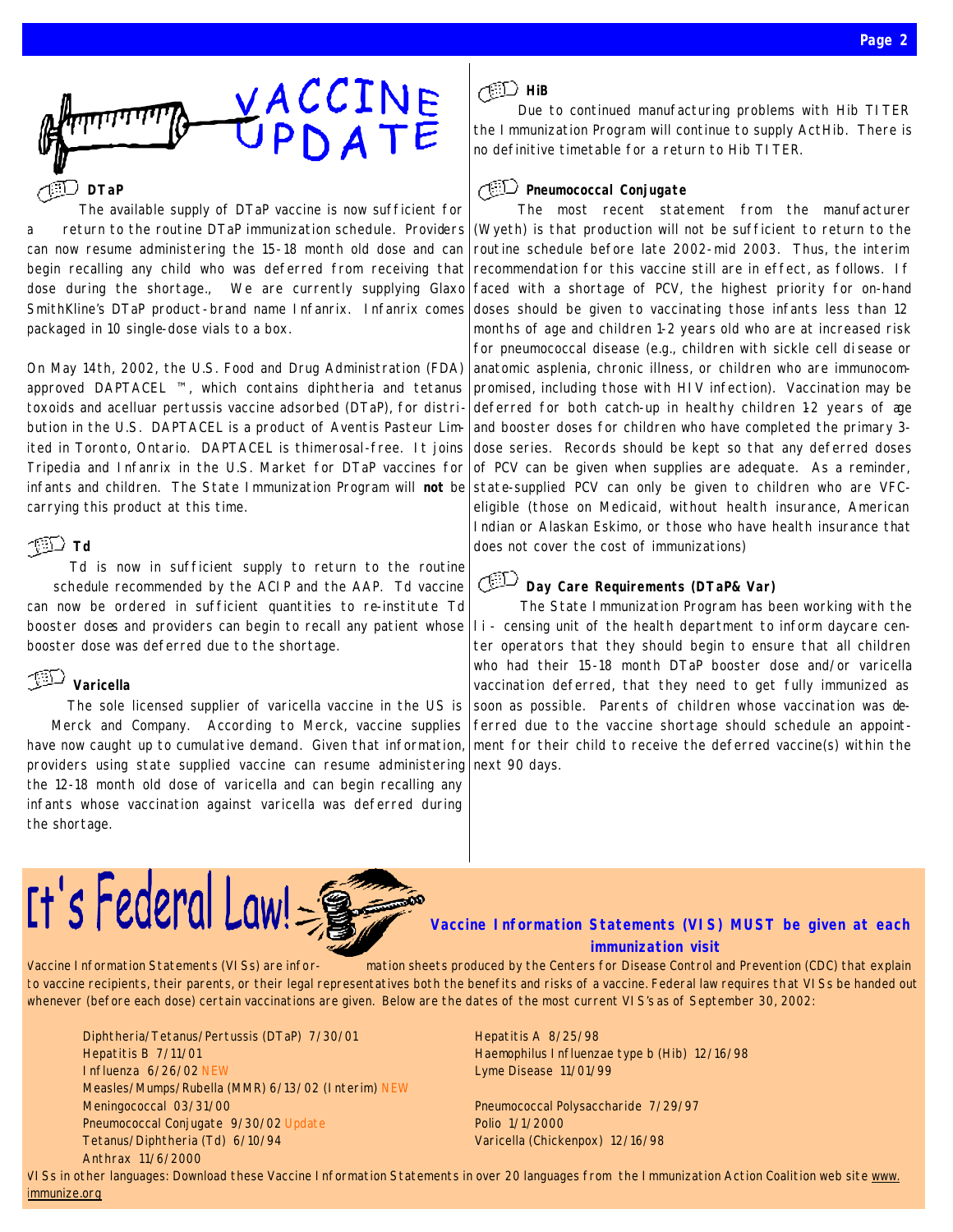

# **REGISTRY UPDATE**

**Immunization rates are now available for your practice!** Approximately 83% of CT's chi ldren born in 1999 were enrolled into the Connecticut Immunization Registry and Tracking System (CIRTS) Below are the rates for the whole state:

#### **Comparison of NIS Data and CIRTS Data**

National Immunization Survey Data (1999 birth cohort) vs. CIRTS Data (l999 Birth Cohort Enrolled in Registry)

| <b>Vaccination</b><br><b>Series Examined</b> | <b>NIS Data</b> | <b>CIRTS</b> Data:<br>(All Children in<br>Registry: includ-<br>ing 13.5% of total<br>data base lost<br>after birth) | <b>CIRTS Data: (All</b><br>Children minus<br>those $lost)*$ | Children in<br><b>Private Practices</b><br>on 2 <sup>nd</sup> birthday | Children in<br><b>Public or Quasi-</b><br><b>Public Settings</b><br>on 2 <sup>nd</sup> birthday | Children Moved<br>or Transferred<br>to Unknown<br><b>Practice but</b><br><b>UTD</b> before<br><b>Move/Transfer</b> |
|----------------------------------------------|-----------------|---------------------------------------------------------------------------------------------------------------------|-------------------------------------------------------------|------------------------------------------------------------------------|-------------------------------------------------------------------------------------------------|--------------------------------------------------------------------------------------------------------------------|
| 4, 3, 1                                      | 85.9%           | $76.7\%$                                                                                                            | 88.6%                                                       | 90.3%                                                                  | 81.1%                                                                                           | 1.2%                                                                                                               |
| 4, 3, 1, 3                                   | 84.1%           | 76.6%                                                                                                               | 88.5%                                                       | 90.2%                                                                  | 80.8%                                                                                           | 1.2%                                                                                                               |
| 4, 3, 1, 3, 3                                | 78.4%           | 70.9%                                                                                                               | 82.3%                                                       | 83.8%                                                                  | 75.3%                                                                                           | 0.8%                                                                                                               |

\*34,563 children born in l999 (approximately 83% of CT's l999 birth cohort) were enrolled in CIRTS. Of these, approximately 13% could not be tracked to their second birthday by CIRTS. Some were never found following their enrollment into CIRTS at birth or through Medicaid Managed Care, others either moved, transferred practices or stopped seeking care and could not be located. Of this 13%, it is not known how many children were age-appropriately immunized or how many were not up-to-date. The true immunization rates of children enrolled in CIRTS is probably between the rate reflecting all children and the rate reflecting children not able to be tracked.

### What has CIRTS done for me lately?

- â CIRTS is now generating blue forms for school and child health records for day care . To request forms for a particular child or for an entire birth cohort for your whole practice, call the State Immunization Program at (860) 509-7929.
- $\odot$  CIRTS staff can help pull immunization records for submission to the state registry. Please contact your nearest IAP Coordinator *(see side bar).*
- $\Theta$  If a child is new to your practice, chances are that CIRTS has the previous immunization history. Call CIRTS to receive the information. (860) 509-7929.
- $\Theta$  CIRTS can provide you with the immunization rate for your practice.
- $\bigoplus$  CIRTS can identify any children who appear late with their immunizations.

### **Vaccine Shortage Report**

 The United States General Accounting Office (GAO) recently released a report entitled "Childhood Vaccines: Ensuring a Stable Supply Poses Continuing Challenges". The 43-page report assesses the effect of vaccine shortages on immunization policies and programs across the country. The report makes several recommendations to the Secretary of Health and Human Services including adding vaccines to the types of products that can be considered under the Food and Drug Administration's authority to expedite the approval of products in developmental trials, and directing CDC to address several operational and strategic issues in expanding childhood vaccine stockpiles. The entire report can be accessed at http://www.gao.gov/nav.html

#### **DOCUMENT DOCUMENT DOCUMENT!!** *The 3 D's of good practice*

When a parent calls to have their child's medical record forwarded.... your cue that documenta-  $\sqrt{\sqrt{2}}$  tion is needed.

In the patient's chart, indicate where the child has moved or if they have gone to a different practice. This helps tremendously

in finding children who may be late with their immunizations and ultimately boosts immunization rates statewide.



### **Local IAP Coordinators**

**Bridgeport** Anita Smalls (203) 332-5556

**Bristol-Burlington** Beth Mertz (860) 584-7682

**Danbury** Irene Litwak (203) 792-4120

**East Hartford** Rory Angulo (860) 291-7447

**Hartford** Leticia Marulanda (860) 547-1426 X7033

> **Meriden** Kate Baker (203) 630-4251

**Middletown** Cathy Cusson (860) 704-5783

**Naugatuck Valley** Kim Blount (203) 924-9548

**New Britain** Ramona Anderson (860) 612-2777

**New Haven** Jennifer Rich (203) 946-7485

**New London** Susan Curcio (860) 447-8322

**Northeast Region** Janet Johnson (860) 928-6541 X2013

> **Norwalk** Pam Bates (203) 854-7728

**Stamford** Susan Leifer (203) 977-5098

**Torrington** Sue Sawula (860) 489-0436

**Uncas** Stephanie Youngerman (860) 823-1189

> **Waterbury** Randy York (203) 574-6880

> **West Haven** Betty Murphy (203) 937-3665

> **Windham** Karin Davis (860) 423-4534